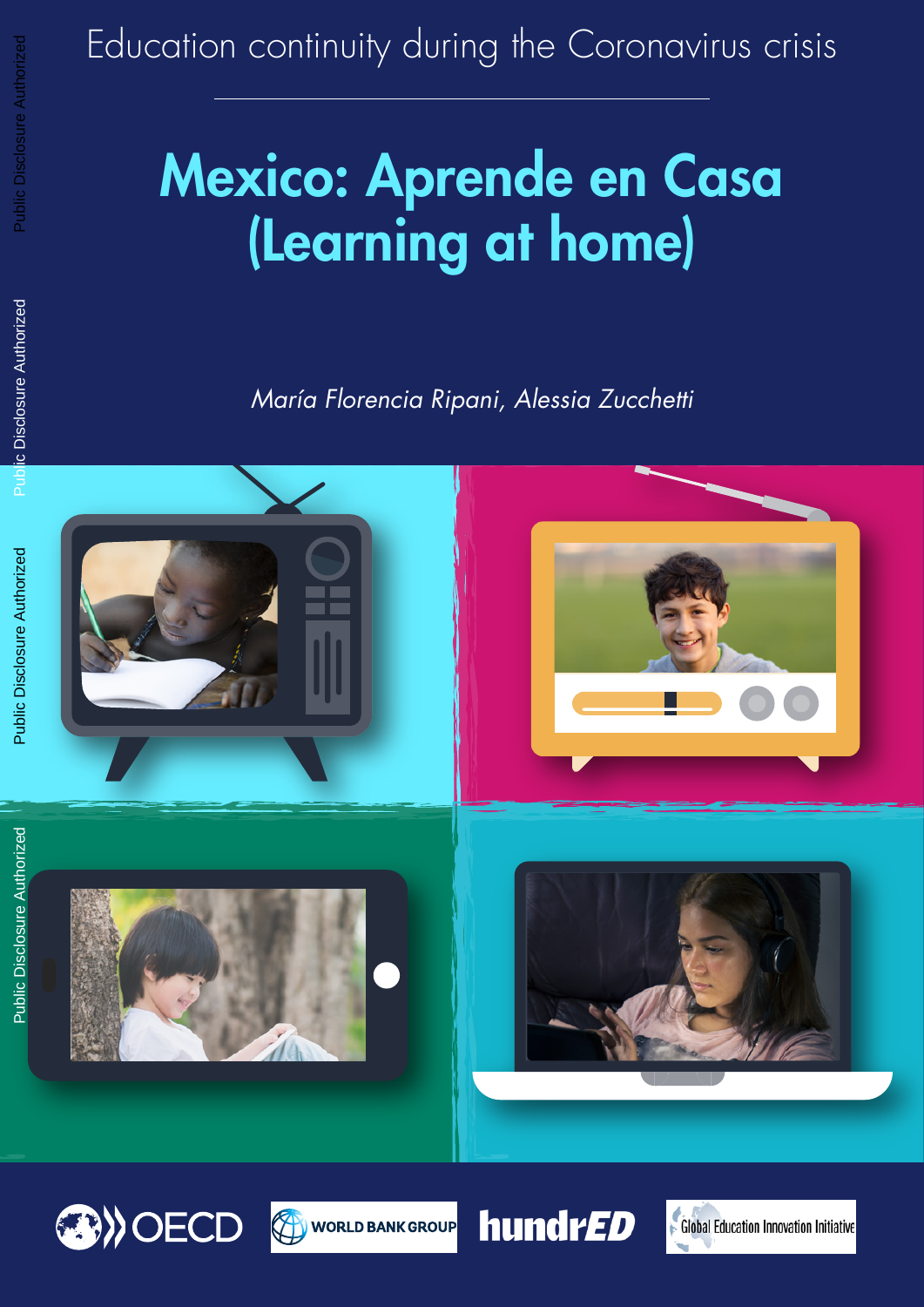# **Mexico: Aprende en Casa (Learning at home)**

**Author:** María Florencia Ripani, Director, Fundación Ceibal, and Alessia Zucchetti, Coordinator of Projects and Research, Fundación Ceibal.

Type of intervention: governmental Website: https://www.aprendeencasa.mx/aprende-en-casa/

to rapidly transition to a distance-learning mode, via the Internet, television or radio. This series documents some country initiatives that ensured education continuity for all using technology and provided support to teachers, students, and their families.

The coronavirus crisis led schools and universities





hundrED

# **General description**

The programme *Aprende en Casa* (Learning at Home) was created by the Secretary of Public Education of Mexico in order to provide pedagogical continuity to 25 million students from preschool, primary and secondary education across the country, following the closure of all schools nationwide due to the COVID-19 pandemic. The backbone of the initiative was educational TV, a field in which Mexico has long-standing experience gained since the creation, in 1968, of *Telesecundaria (*the programme Telesecundaria is implemented by the General Directorate of Educational Television in Mexico (Dirección General de Televisión Educativa), at Mexico's Secretary of Public Education*)*, a national literacy initiative based on TV programmes for secondary schools in rural and isolated areas.

The main component of *Aprende en Casa* is audiovisual content, which is broadcast across a network of TV stations and streamed through internet platforms. It included specific slots for each educational level, complemented with activities and assessment questions which are available online and delivered in print among unprivileged areas with no internet access.

The programme, which focuses on public education, also included a special radio strategy to reach students from indigenous communities. Radio programmes are aired in 15 different languages through a network of community and indigenous radio stations and the National Institute of Indigenous Peoples. The radio programmes were complemented with relevant activities considering the cultural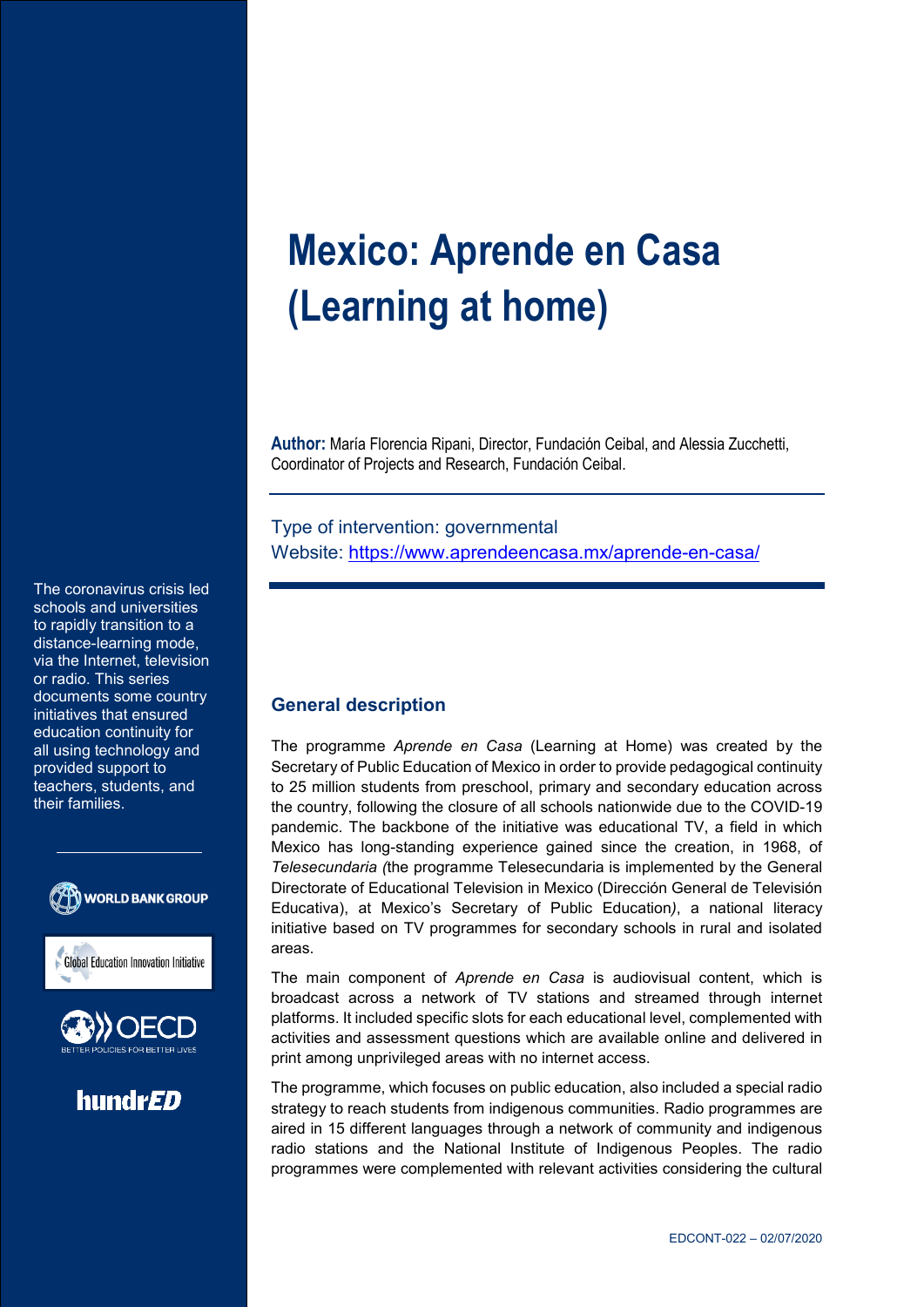#### **2** | **MEXICO: APRENDE EN CASA (LEARNING AT HOME)**

background of the different communities. In addition, the initiative offers teacher training in digital skills, which is possible thanks to a public-private partnership strategy.

*Aprende en Casa* started immediately after the suspension of face-to-face classes across the country. Its rapid deployment was possible because it relied on the country's previous experience of TV-based educational programme: *Telesecundaria*.

*Telesecundaria* involved the creation of a national system for digital educational television using satellite technology. During the 2017-2018 school cycle, it reached 1 398 273 students, accounting for 21.4% of the overall enrolment at secondary education level in Mexico, although it had had an even wider coverage in 2000, with 53% of reach. According to the information provided by the Secretary of Public Education, students from *Telesecundaria* showed outstanding results in national standardised assessments in Spanish and maths<sup>[1](#page-2-0)</sup>.

With less than half or the rural population with Internet access, Mexico managed to provide pedagogical continuity expanding its TV learning strategy for secondary education to primary and preschool levels. Its delivery focused on providing equal access to educational resources and was original in that it combined the traditional approach of *Telesecundaria* with updated features, such as a TV and online platforms network strategy to deal with the exponential increase of the target audience.

#### **Main problems addressed**

The main problem was to design a continuity contingency plan capable of coping with the challenges associated with the massive scale and high diversity of the Mexican educational system, which comprises more than 233 000 schools, 1.2 million teachers, and 25 million students, including from indigenous populations.

One of the main challenges was to find a proper output that could be accessed by students and teachers across the country. As only 47.7% of users from rural areas have access to the Internet, but 92.5% of households have at least one television<sup>2</sup>, and considering Mexico's well-established experience with *Telesecundaria*, *Aprende en Casa* opted for educational television as the main delivery platform. The General Directorate of Educational Television, the body in charge of *Telesecundaria*, had the necessary technical, operational, and technological infrastructure and capabilities to develop a large-scale strategy, rapidly adjusting to the emerging needs resulting from this educational disruption.

The second problem addressed related to the exponential increase in coverage and scope of the target audience. *Telesecundaria* was meant to provide services in Spanish for secondary education students in rural areas. Apart from generating new content, *Aprende en Casa* had to reach all students from preschool up to secondary education. This challenge was addressed by creating a network delivery strategy encompassing traditional TV broadcast with online streaming. To this end, *Aprende en Casa* built partnerships with public and private television networks and technology companies, including the Mexican State Public Broadcasting System. In addition, a special initiative broadcasts audio contents in 15 different indigenous languages through radio networks with a high reach among indigenous communities.

# **Mobilising and developing resources**

The pre-existing resources, infrastructure, and experience were the main pre-existing pillars for developing *Aprende en Casa*, facilitating the creation of new specific contents for preschool and primary education.

<span id="page-2-0"></span> <sup>1</sup> According to the information provided by the Secretary of Public Education for this paper, the referred assessments are ENLACE (Evaluación Nacional de Logros Académicos en Centros Escolares) and PLANEA (Plan Nacional para las Evaluaciones de los Aprendizajes).

<span id="page-2-1"></span><sup>2</sup> The information was provided by Secretaría de Educación Pública and the Dirección Nacional de Televisión Educativa from Mexico quoting information extracted from reports of the National Institute of Statistics and Geography (INEGI) of Mexico.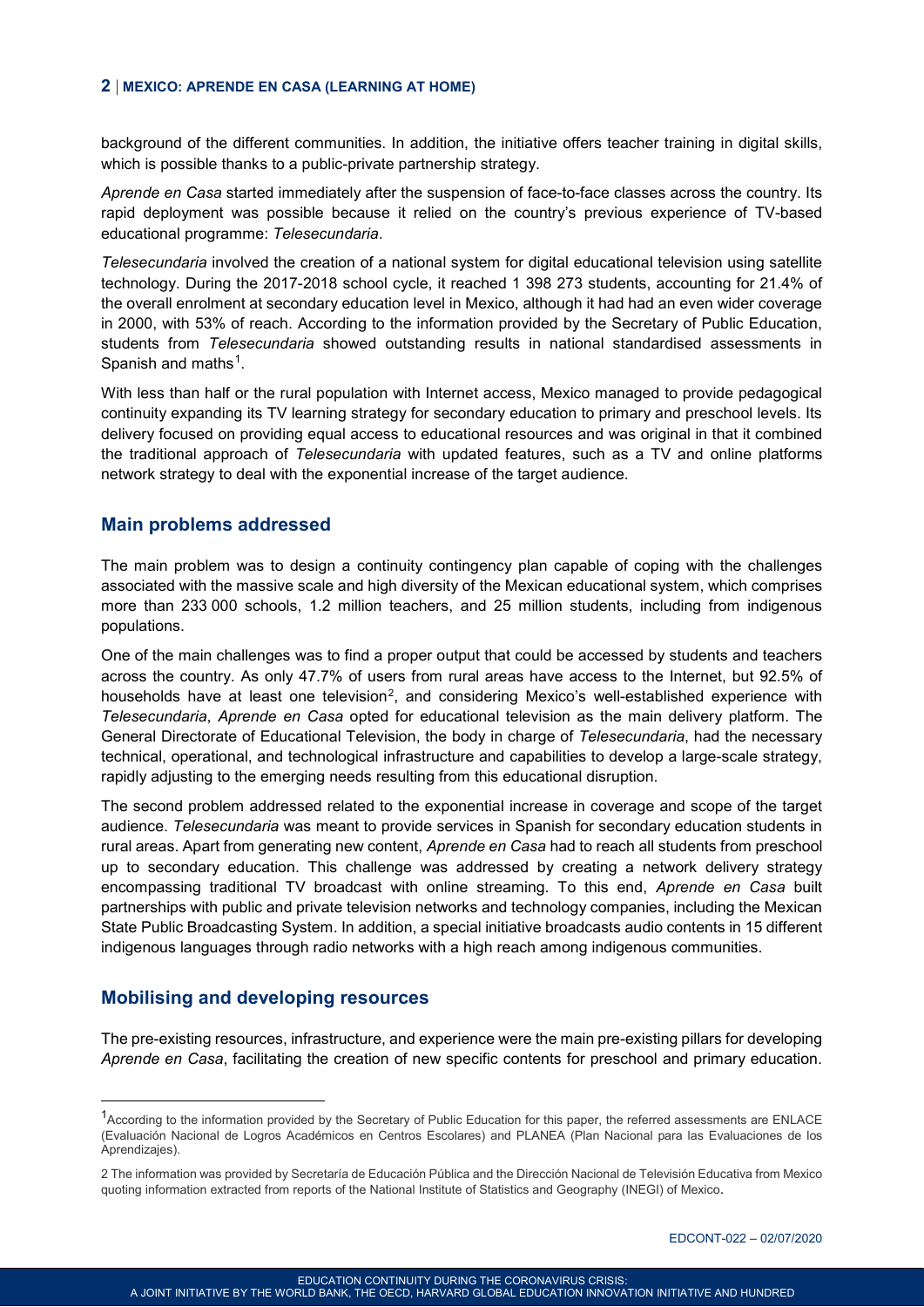After five decades of educational TV services, Mexico had more than 3 000 television programmes aligned with the secondary school curriculum.

In order to extend the offer to preschool and primary education, teams from educational TV and curricular areas from the Secretary of Public Education cooperated to create the new content within a limited timeframe. They developed a content proposal based on pre-existing textbooks for each level following the national curriculum, which are regularly produced and distributed by the Mexican state[3.](#page-3-0)

New features included support and educational resources for teachers, families, and students, with dedicated sections on the programme's site, including on-demand access to TV programmes, textbooks, activities, educational games, and personalised folders to upload completed assignments. In addition, the programme developed its own YouTube channel with specific playlists for each educational level.

# **Fostering effective use and learning**

A first means to foster effective use is to connect the programmes to the national curriculum. Audio-visual content and activities of *Aprende en Casa* were designed in alignment with the curriculum and include activities and questionnaires to evaluate learning outcomes, which will be assessed by teachers once schools reopen. The material covers 25% of the curriculum of each educational level, since it was estimated that by the time schools closed, students had already learnt 75% of the annual study programme.

A second way is to apply a specific format to audio-visual materials to facilitate a clear and dynamic presentation of contents in order to secure students' engagement. The collection of audio-visual pieces are properly labeled with relevant information about the corresponding level, year, subject, and topic,. Moreover, they articulate with interactive activity books. Each programme starts with a general presentation of the broad topic, followed by a sequence of short fragments focusing on specific subtopics. Each subtopic includes an introduction, an explanatory section with relevant supporting images and settings, followed by a closing segment with a summary of the contents presented. This format provides a dynamic pace to the programme, which is fundamental taking into consideration the target age group. It also facilitates the modularisation of the programme, since each of the subtopics become a short standalone video suitable to be published on YouTube (see this [example\)](https://www.youtube.com/watch?v=WWXllBLfMzE). In order to promote identification and empathy with students, the presenters are usually adolescents who engage in problems and challenges, which work as prompts to facilitate the plot development.

Thirdly, the initiative was designed for a broad reach. TV programmes are broadcast through TV networks for 10 to 14 hours a day from Monday to Friday, and organised in dedicated slots for each level. They are also available on demand on online platforms and through an app, which facilitates access to all the complementary material (see a presentation of the [app](https://www.youtube.com/watch?v=kSQeegaov_E&feature=youtu.be) in Spanish). The programmes can be accessed by TV, phone or computerised devices, and the corresponding activities are available online or in print for underprivileged communities with no Internet access.

In addition, a substantial part of student and teacher engagement in the initiative is based on the coordination of solutions with regional authorities, teachers, and school authorities across the country. This includes establishing guidelines for remote interaction with students. Teachers have been interacting with students and their families, using the programme's site and instant messaging apps (notably WhatsApp) to facilitate the use of educational materials and activities created by *Aprende en Casa* and keep a dynamic communication exchange with them.

<span id="page-3-0"></span><sup>&</sup>lt;sup>3</sup> The National Commission of Free Textbooks is a decentralised public entity of the Federal Public Administration which produces and distributes free textbooks for each school year for students enrolled in the National Education System.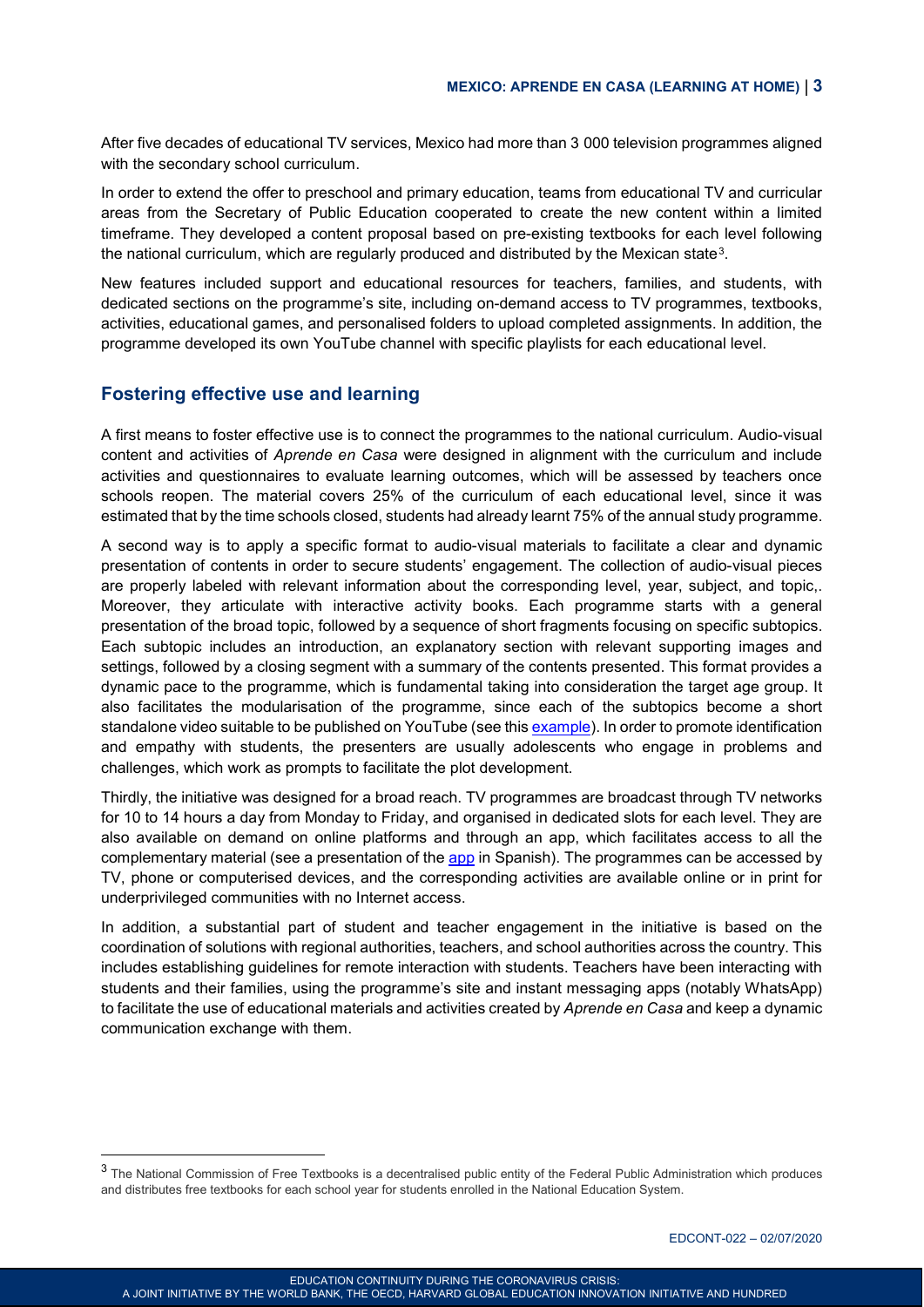#### **4** | **MEXICO: APRENDE EN CASA (LEARNING AT HOME)**

#### **Implementation challenges**

The main implementation challenges related to providing contents, digital enhancements, and teacher training in a noticeably short period of time. Many of them were overcome by public-private partnership solutions. For example, in order to create an effective output to deliver the programme's online audio-visual material, *Aprende en Casa* partnered with Google to create a dedicated YouTube channel.

In addition, further partnerships were built with national and international private and public organisations in order to gather educational resources and provide training for teachers to develop digital and distance learning skills. As a result, 20 courses and a massive webinar have already been offered, benefiting more than 1 million teachers. Partners included technology companies, non-profit organisations, and universities<sup>[4](#page-4-0)</sup>.

In order to guarantee content provision to students from rural and isolated communities with no Internet access, *Aprende en Casa* delivered 300 000 printed educational materials. This was done with the collaboration of the National Reading Programme, which develops literacy activities targeting vulnerable communities. For this reason, this governmental area had the information and logistics already available to identify and deliver hard copies to unprivileged students through a decentralised regional process involving employees and volunteers.

#### **Monitoring success**

The monitoring of *Aprende en Casa* relied primarily on a national survey answered by more than 300 000 teachers, which was jointly implemented by the Secretary of Public Education and the National Labour Union of Education Workers (*Sindicato Nacional de Trabajadores de la Educación* [SNTE]). According to data provided by Mexico's Secretary of Public Education, the survey showed that 82% of teachers reported having weekly interactions with 9 out of 10 of their students, and 61% considered that the actions implemented to develop the educational programme were 'good', 'very good' or 'excellent'.

Regarding how teachers accessed the programme's contents, the survey suggested that 50.2% used their mobile phones, nearly 30%, other devices, 14.5%, television, and 0.3%, radio, while the rest relied on other instruments and materials.

In addition, the Secretary of Public Education is planning to further monitor and assess the programme after the reopening of schools. By then, teachers will access and review further activities completed by students in order to assess learning outcomes.

# **Adaptability to new contexts**

The strategy implemented in Mexico shows the potential of a distance learning strategy based on television and audio-visual material, particularly in contexts with unequal internet access. The approach of *Aprende en Casa* may be transferable to low and middle-income countries, particularly if they have previous experiences in educational TV.

Considering that Internet infrastructure continues to be limited in many regions across the globe, resorting to traditional and accessible technological solutions might be an alternative until more sophisticated resources become available.

The strategy is also applicable in countries that have made great investments in their Internet infrastructure but have not yet reached a high level of maturity of associated pedagogical services. In this context, a

<span id="page-4-0"></span> <sup>4</sup> Partner organisations include: Khan Academy, Fundacion Carlos Slim, Microsoft, Fundación Telefónica, Google and Red Magisterial.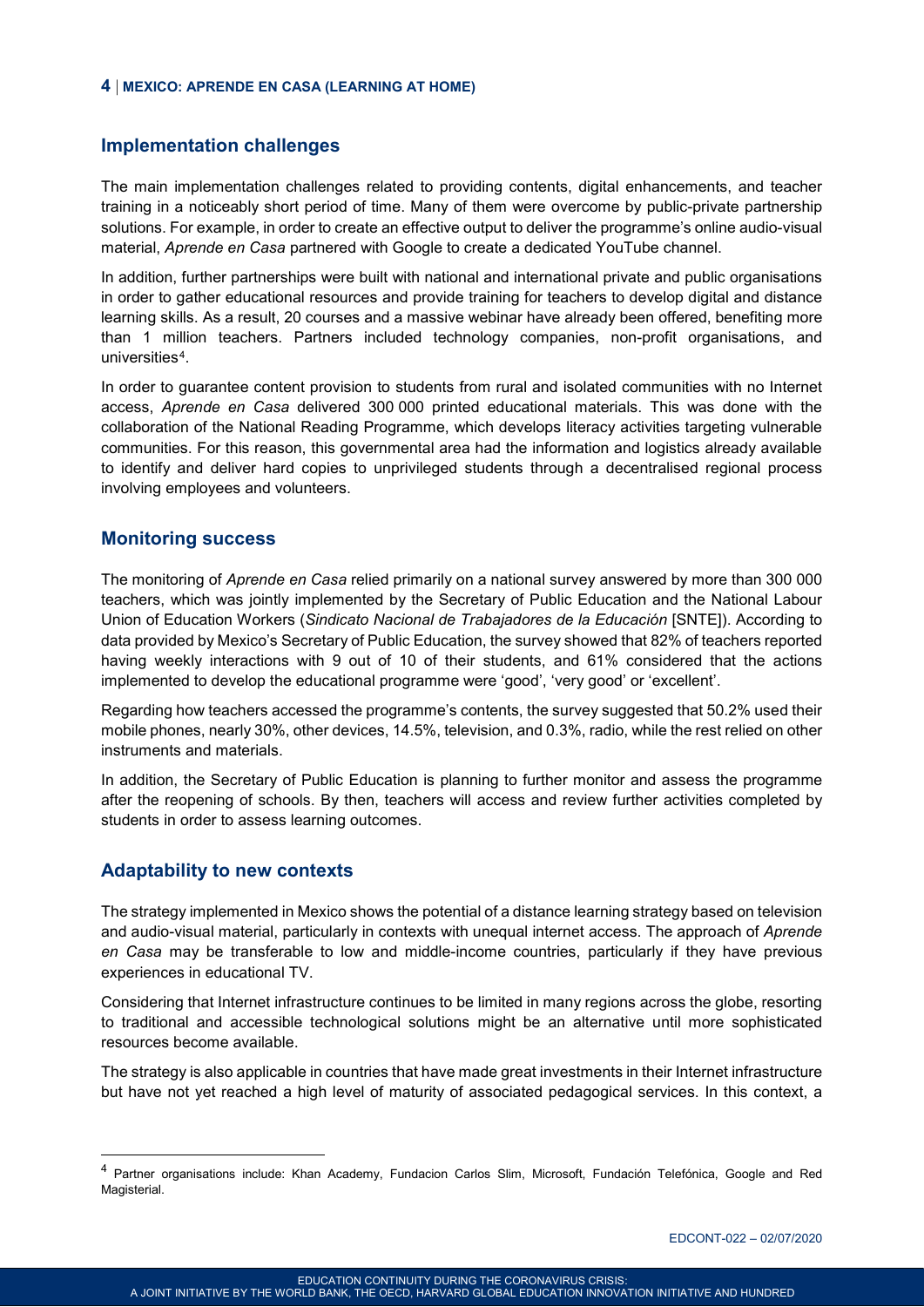combination of educational television with radio and online education could be a potential solution for guaranteeing pedagogical continuity.

Mexico's lines of implementation, involving the use of several complementary outputs, resources and services – such as radio, printed materials, online contents, and teacher training – as well as public-private partnerships, could be easily further developed in the future and adopted by other countries in a post-COVID scenario. This would help to properly address diversity by selecting resources tailored for specific groups of students. In an increasingly complex and unpredictable world, partnerships might contribute to work in cooperation with a number of key public and private organisations that could provide some of the resources that education services need and cannot procure on their own.

# **Key points to keep in mind for a successful adaptation**

- 1. Explore the availability of audio-visual, radio, and digital material in your own organisation and with potential partners to cover the targeted curriculum.
- 2. Analyse the infrastructure and possible networks to deliver content (TV, radio, and online).
- 3. Consider delivery outputs accessible to students, families, and teachers, including vulnerable groups.
- 4. Select the platform with the highest potential to reach the educational community and plan accordingly, integrating complementary outputs.
- 5. Segment your target audience and identify relevant resources and possible enhancements depending on the delivery platform.
- 6. Involve teachers, parents, school leaders, and regional authorities in the design and implementation process.
- 7. Make the learning experience enjoyable (students learning from home need more motivation).
- 8. Build necessary partnerships with national and international public and private organisations.
- 9. Create a clear and organised strategy with available resources, including a plan to assess learning outcomes.
- 10. Monitor your programme and make it flexible in order to make necessary adjustments.

# **Acknowledgements**

Special thanks to Secretaría de Educación Pública from Mexico, particularly to Lidia Camacho and Germán Ruiz.

# **References**

*Aprende en Casa* online resources have been presented in the following websites: [https://aprendeencasa.sep.gob.mx/;](https://aprendeencasa.sep.gob.mx/) [www.televisioneducativa.gob.mx/;](https://www.televisioneducativa.gob.mx/) [https://www.aprende.edu.mx/;](https://www.aprende.edu.mx/) [http://jovenesencasa.educacionmediasuperior.sep.gob.mx/;](http://jovenesencasa.educacionmediasuperior.sep.gob.mx/) [https://libros.conaliteg.gob.mx/;](https://libros.conaliteg.gob.mx/) [http://tripulantes.sep.gob.mx/.](http://tripulantes.sep.gob.mx/) Accessed the 1st June 2020.

Please cite this document as: Florencia Ripani, M. and A. Zucchetti (2020), *Mexico: Aprende en Casa (Learning at home), Education continuity stories series, OECD Publishing, Paris.*